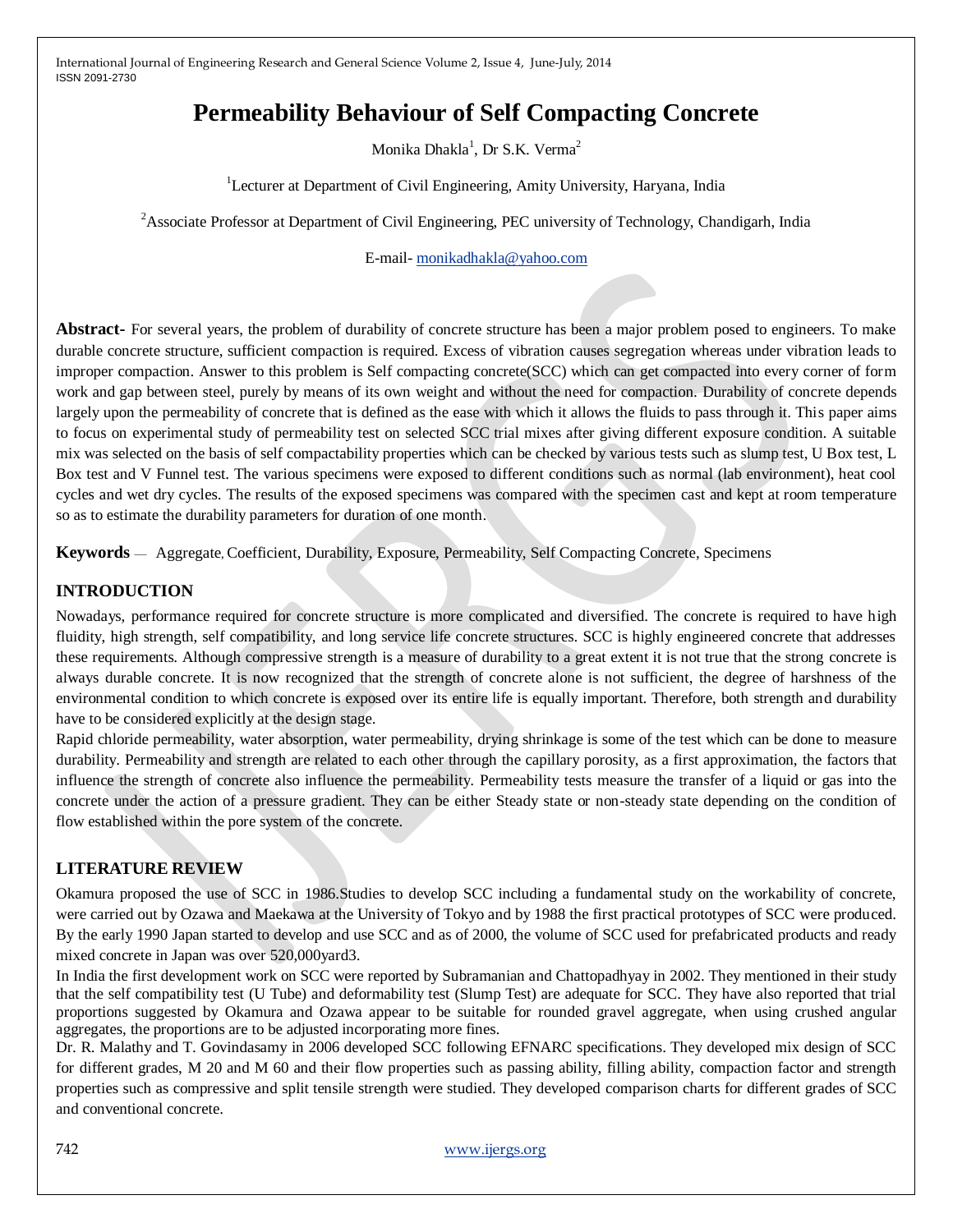In 2009, an article written by M. Hunger and A.G. Entrop suggested a behavior of SCC containing micro encapsulated phase change materials. Phase change materials which have ability to absorb and to release thermal energy at a specific temperature.PCM and its influence on mechanical properties of SCC.

Even though durability is a key factor affecting longevity of concrete structures, unfortunately very limited information is available in literature about this important aspect. Available literature reveals that significant research programs have been carried out regarding the fresh properties of self compacting concrete but only few studies are available regarding the durability characteristics of self compacting concrete.

## **EXPERIMENTAL PROGRAMME**

The present study comprises of water permeability test of SCC specimens after giving different exposure conditions. After 28 days of water curing, the specimens were divided into three groups and exposed to conditions for duration of one month detailed given below:

- Control (Lab environment)
- Heat -cool (Heating at  $60^{\circ}$ C and then cooling at room temperature on alternate days)
- Wet dry( Wetting for 1 day and then drying for 1 day)

## **1. MATERIAL**

- Cement: The cement use for the experimental studies was Ultratech 43 grade OPC as per the specifications of Indian Standard Code IS: 8112-1989.
- Aggregate: The source of fine and coarse aggregates was from the course of Gaggar River which flow in the foot hills of Shivalik range. The coarse aggregate and fine aggregates were crushed aggregates. The aggregates were procured from a crusher installed at a location. The sieve analysis and physical properties of coarse and fine aggregate satisfied the requirement of IS: 383-1970, which is mentioned in following Table 1.

| <b>TABLE 1</b>   |                  |
|------------------|------------------|
| Specific gravity | Fineness modulus |
| 2.70             |                  |
| 4.60             |                  |
|                  |                  |

- Superplasticizer: Structuro 202 which is light yellow in color having Ph value 6.5 was used as a plasticizer.
- Fly Ash: Fly ash used in the present work was procured from Guru Gobind Singh Thermal Power Plant, Ropar (Punjab). To assess the properties of fly ash, laboratory tests conducted by Central Soil and Material Research Station (CSMRS), New Delhi and CBRI-Roorkee are considered.

Various trial mixes has been done to achieve the acceptance criteria of self compatibility. Trial mix mentioned in Table 2 has achieved the acceptance criteria which are given in Table 3 for all the self compacting test methods.

| <b>TABLE 2</b> |            |                |               |                 |            |                         |
|----------------|------------|----------------|---------------|-----------------|------------|-------------------------|
| WATER(Litre)   | CEMENT(kg) | SAND(kg)       | <b>COARSE</b> | <b>STONE</b>    | <b>FLY</b> | <b>SUPERPLASTICIZER</b> |
|                |            |                | AGGREGATE(kg) | DUST(kg)        | ASH(kg)    | (Litre)                 |
| 191.78         | 400.2      | $\sqrt{431.7}$ | 820.04        | 42 <sub>1</sub> | 87.95      | 6.62                    |

| <b>TABLE 3</b>     |                   |     |             |              |                 |                 |                        |
|--------------------|-------------------|-----|-------------|--------------|-----------------|-----------------|------------------------|
| <b>CONTENTS</b>    | <b>SLUMP FLOW</b> |     | $T_{50}$    | <b>SLUMP</b> | <b>V-FUNNEL</b> | $L-Box (H2/H1)$ | $U-BOX(H2-H1)$         |
|                    |                   |     | <b>FLOW</b> |              | $15$ min        |                 |                        |
| <b>TRIAL MIX</b>   | 700               |     |             |              |                 | 0.9             |                        |
| OF<br><b>RANGE</b> | TO<br>650         | 800 | TO          |              | 0 TO 3(SECOND)  | $0.8$ TO 1      | $0 \text{ TO } 30(MM)$ |
| <b>ACCEPTANCE</b>  | (MM)              |     | (SECOND)    |              |                 |                 |                        |

#### **2. WATER PERMEABILITY TEST**

 Apparatus: There are three permeability cells for 150mm cube specimens. Each cell consists of a metal cylinder with a ledge at the bottom and flange at the top, with a removable cover plate and a funnel. A control panel with three independent control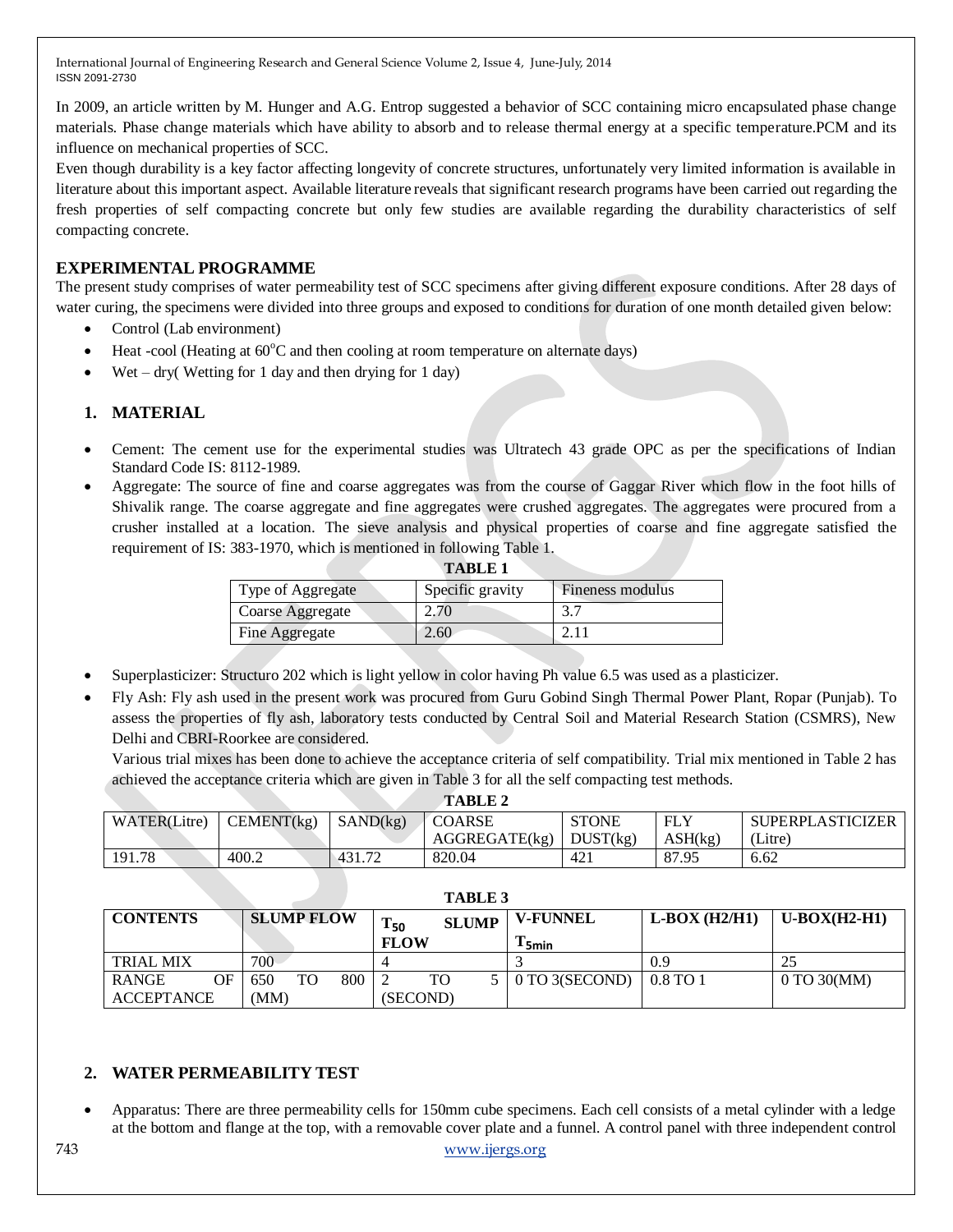circuits for three permeability cells, each control circuit consisting of a water reservoir, graduated gauge, glass tube, air inlet valve, pressure regulator, pressure gauge 0-15 kg/ sq cm an air bleed valve, a drain cock for water reservoir and a shut off valve for the permeability cell. A common air inlet for the three units is provided for connecting the air compressor. There are three glass bottles to collect the percolated water. (Test set up shown in picture)

 Testing of Apparatus: Before testing the specimen for water permeability, annular space between the cell and specimen is tightly filled to a depth of about 10 mm using cotton. Then molten sealing compound is poured into the gap and it is completely filled. A mixture of commercial wax and rosin were used for making a sealing compound to fill the gap. It is essential that the seal is watertight. This may be very conveniently done by bolting on the top cover plate, inverting the cell and applying air pressure of 2 kg/cm<sup>2</sup> from below. A little water poured on the exposed face of the specimen is used to detect any leaks through the seal, which would show up as bubbles along the edge. In case of leaks, the specimen shall be taken out and resealed. Number of trial mixes was made mentioned in Table 4 (Paraffin wax: rosin) i.e.

|                    | <b>TABLE 4</b>      |  |
|--------------------|---------------------|--|
| <b>Trial Ratio</b> | Paraffin wax: Rosin |  |
| TR <sub>1</sub>    |                     |  |
| TR <sub>2</sub>    |                     |  |
|                    |                     |  |

TR 3 fulfilled the above criteria and was used for sealing the specimen. When water passes freely through the drain cock it was closed and the water reservoir filled. The reservoir water inlet and air bleeder valve was then closed. With the system completely filled with water, the desired test pressure 50kg/cm<sup>2</sup> was applied to the water reservoir. After number of hours (i.e. 2-3 hours) the pressure decreased and then with the help of air compressor pressure is increased to the same value i.e.  $50\text{kg/cm}^2$ . In the beginning the rate of water intake is more than the rate of outflow, as the steady state of flow is approached the two rates tends to become equal and the outflow reaches a maximum and stabilizes. Permeability test continues for 24 hours after steady rate of flow has been reached and the outflow is considered as average of the entire outflow measured during this period of 24 hours. Then the coefficient of permeability calculated by using the following formula:

## **K=Q/ (A\*T\*∑ (H/L))**

Where:

K= coefficient of permeability

Q= Quantity of water in milli litre percolating over the entire period of test after the steady state has been reached.

A= Area of the specimen face

 $T=$  Time in seconds over which Q is measured

 $H/L =$  Ratio of the pressure head to the thickness of specimen

The coefficient of water permeability for specimens exposed to all the three conditions investigated in this study is presented in following Table 5

|                  | <b>TABLE 5</b>               |  |
|------------------|------------------------------|--|
| Exposure         | Average coefficient of water |  |
|                  | permeability (m/s)           |  |
| Normal           | $4.011x10^{-12}$             |  |
| Wet Dry          | $1.742x 10^{-12}$            |  |
| <b>Heat Cool</b> | $3.443x 10^{-12}$            |  |

#### **CONCLUSION**

When concrete permeability was tested after exposure of one month of three different conditions following conclusions were obtained.

- Water permeability coefficient in case of wet-dry exposure was less when compared to specimens exposed to normal conditions.
	- Values of the water permeability coefficient for normal and heat-cool exposure are almost same.
- Average water permeability coefficient for the SCC specimens under normal conditions was found 4.011 x  $10^{-12}$ , whereas value of water permeability coefficient in case of wet-dry and heat-cool exposure was found  $1.742 \times 10^{-12}$  and  $3.443 \times 10^{-12}$ respectively.

Average value of water permeability coefficient for the SCC specimens under normal conditions is lower than the maximum permissible value of the water permeability coefficient  $15 \times 10^{-12}$  m/sec which is recommended by ACI 301-89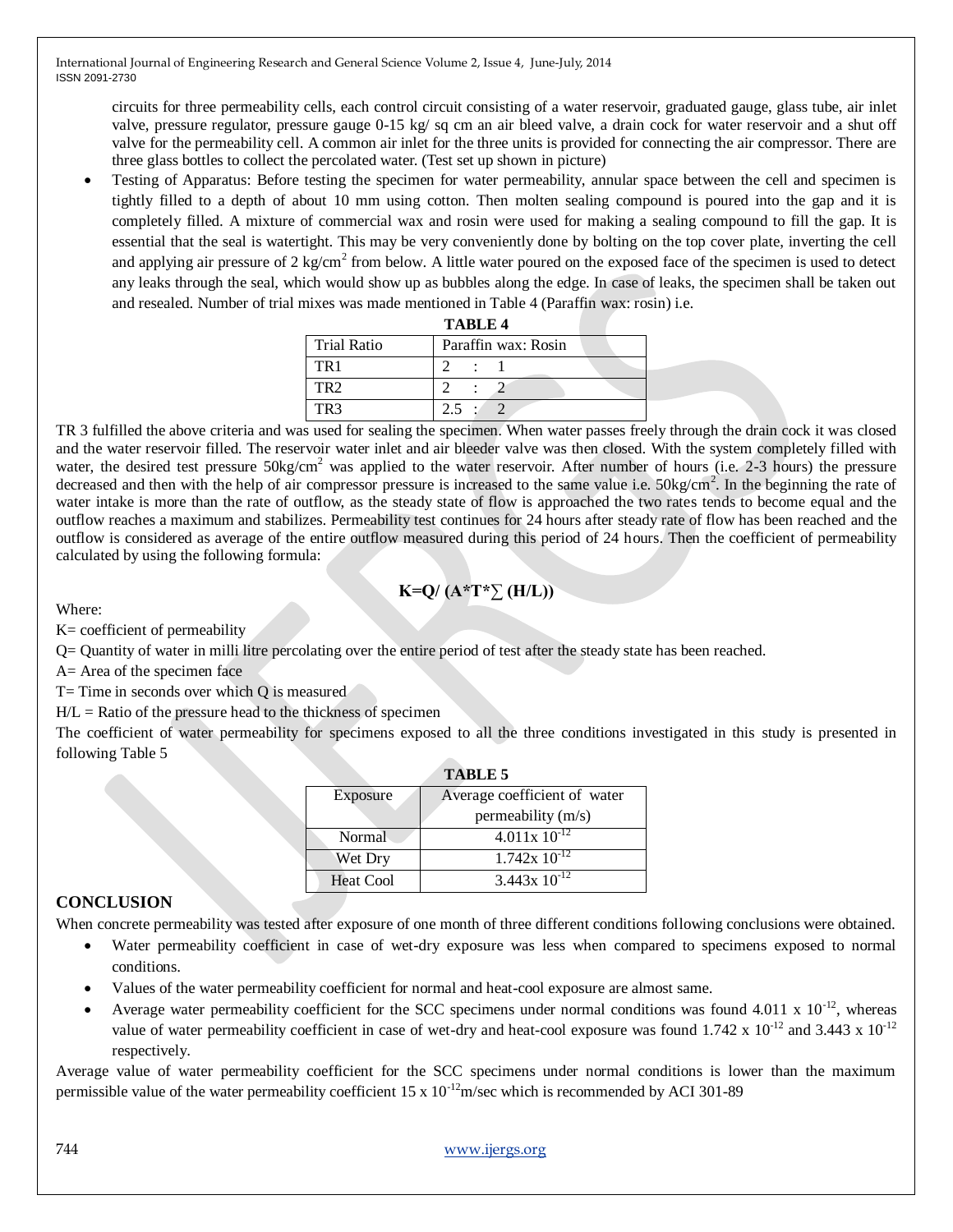

#### **PERMEABILITY TEST APPARATUS**

#### **REFERENCES:**

[1] M. Shahul Hameed, V. Sraswathi, A.S.S. Sekar, "Rapid chloride permeability test on SC high performance green concrete",

[2] Okamura, H. and Ozawa, K. (1994), "Self compactable HPC in Japan", SP 169, ACI, Deitrot.

[3] Okamura, H., "Mix Design for Self-Compacting Concrete", Concrete Library of JSCE, Vol.25, 107-120, 1995

[4] IS: 383-1970 (Reaffirmed 1997) "Specifications for Coarse and Fine Aggregates from natural sources", Bureau of Indian Standards, New Delhi, 1997.

[5] IS 8112 (1989): "Specification for 43 grade ordinary Portland cement", Bureau of Indian Standards, New Delhi, 1989.

[6] Subramanian, S. and Chattopadhyay, D., "Experiments for mix proportioning of self compacting concrete".

[7] Y.V.Mahesh and Manu Santhanam, "Simple test methods to characterize the rheology of self compacting concrete", The Indian

concrete journal, June 2004

745 [www.ijergs.org](http://www.ijergs.org/)